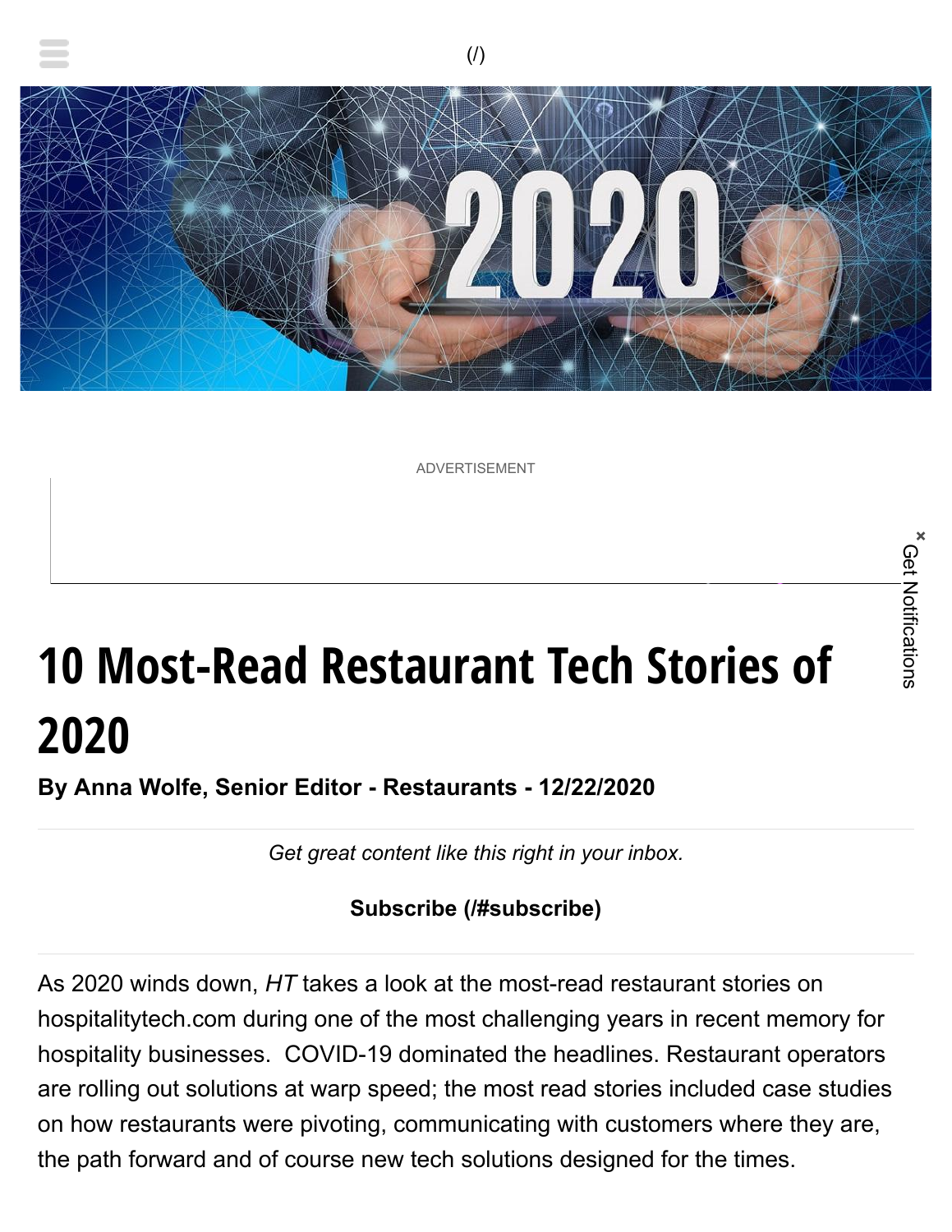#### 10 **[Infographic: What's Next for Restaurants? Tech Can Help](https://hospitalitytech.com/postcovidrestaurants)**

(https://hospitalitytech.com/postcovidrestaurants)

What restaurant doesn't want to know *what's next* ? This infographic includes 5 steps operators can take now to adapt the dine-in guest experience and earn customers' trust — and changes to make long-term for the new normal. No wonder this insightful infographic was on the list of the most read stories of the year. Read on!

### 9. **Contactless Transactions Are Having Their Moment**

[\(https://hospitalitytech.com/contactless-transactions-are-having-their-moment\)](https://hospitalitytech.com/contactless-transactions-are-having-their-moment) This article explores options for contactless payments, mobile capability, new opportunities for data collection and loyalty, and some of the major suppliers whose services are transforming quest experiences. This article [\(https://hospitalitytech.com/contactless-transactions-are-having-their-moment\)](https://hospitalitytech.com/contactless-transactions-are-having-their-moment)is a must-read for restaurant technologists!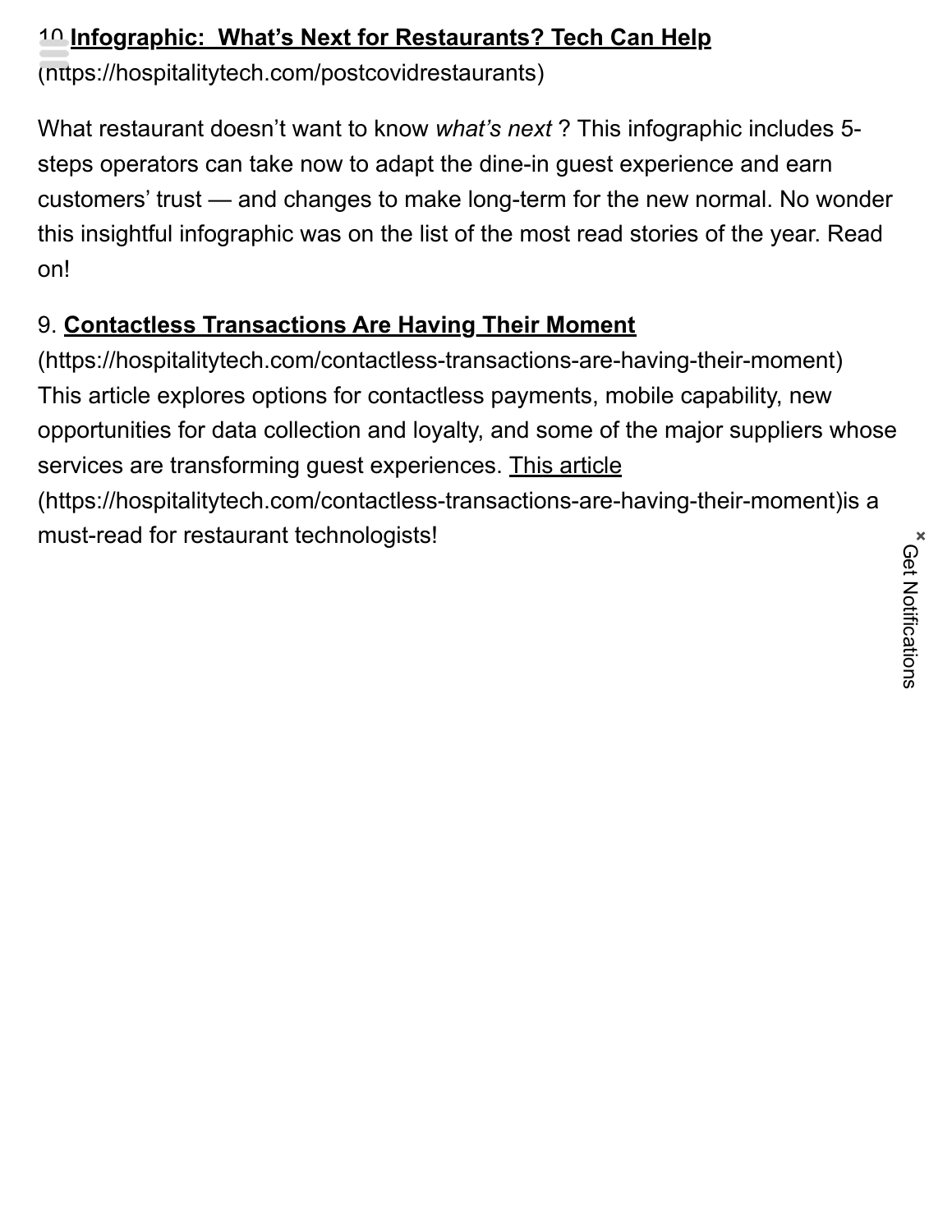

#### **4. QR Codes: One Solution to the Post-COVID-19 Dine-In Problem**

[\(https://hospitalitytech.com/qr-codes-one-solution-post-covid-19-dine-problem\)](https://hospitalitytech.com/qr-codes-one-solution-post-covid-19-dine-problem) 2020 is the year of the QR Code Comeback. In April, *HT* interviewed Professor Cihan Cobanoglu of the University of South Florida, Director of the M3 Center, and a Research Advisory Board member for *Hospitality Technolog*y magazine. He discusses the roles QR codes could play in hospitality, specifically the dine-in experience as consumers are more self-conscious about where they dine and what [they touch. Read the full article here \(https://hospitalitytech.com/qr-codes-one](https://hospitalitytech.com/qr-codes-one-solution-post-covid-19-dine-problem)solution-post-covid-19-dine-problem). **4. QR Codes: One Solution to the Post-COVID-19 Dine-In Problem**<br>(https://hospitalitytech.com/qr-codes-one-solution-post-covid-19-dine-problem)<br>2020 is the year of the QR Code Comeback. In April, *HT* interviewed Professor

#### 3. **AWS Restaurant Transformation Front To Back**

[\(https://hospitalitytech.com/aws-restaurant-transformation-front-to-back\)](https://hospitalitytech.com/aws-restaurant-transformation-front-to-back)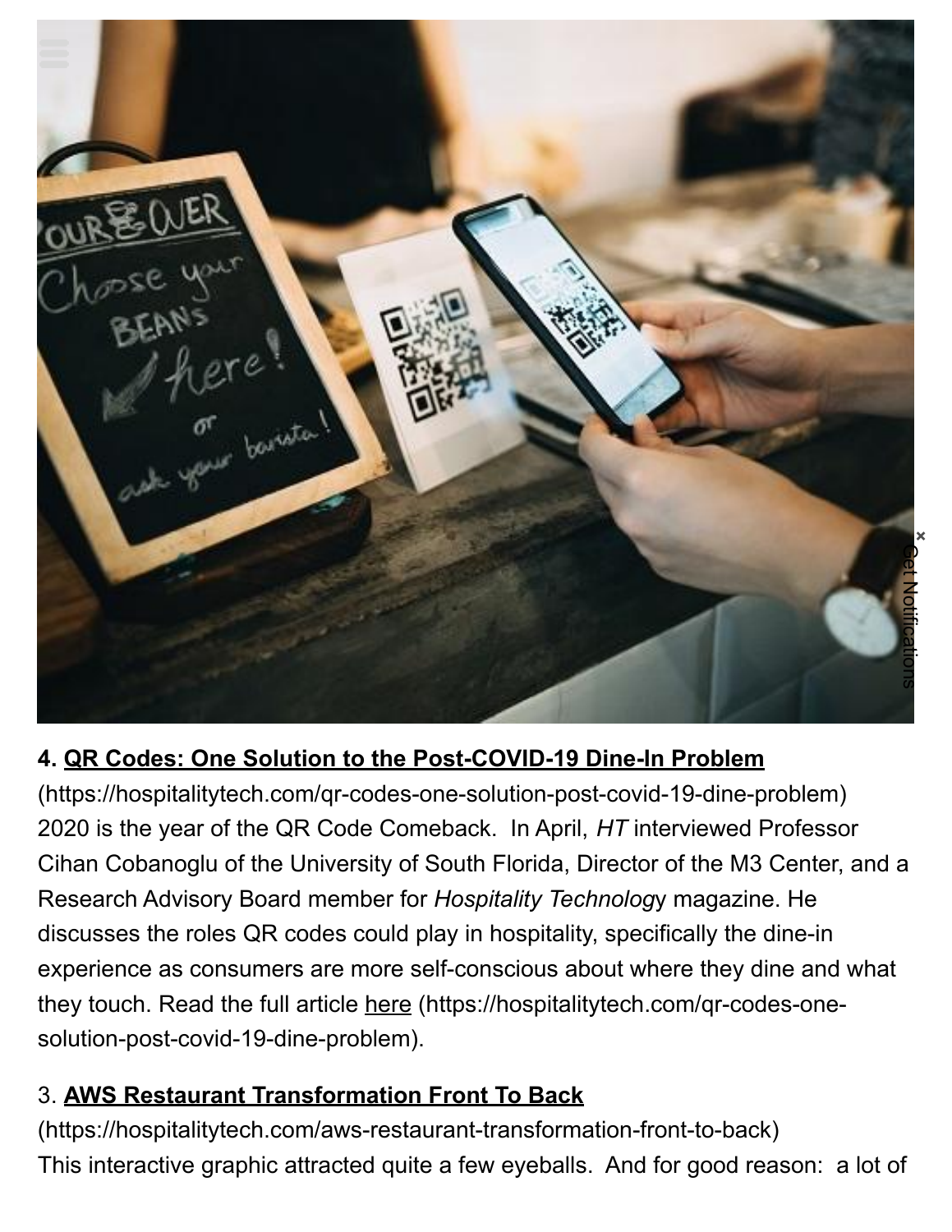restaurants are thinking about reinvention, and how to best leverage their existing resources to remain viable and where to invest to get the biggest bang for the buck. This interactive infographic details change in: POS, dining areas, kitchen and corporate office. For example, in the kitchen, using IoT to monitor temperatures to ensure food safety and cut down on waste. A win-win! There's a lot to unpack in [this creative infographic. Check it out here \(https://hospitalitytech.com/aws](https://hospitalitytech.com/aws-restaurant-transformation-front-to-back)restaurant-transformation-front-to-back).

#### **2. Restaurant Technology in the Post-COVID-19 World**

[\(https://hospitalitytech.com/restaurant-technology-post-covid-19-world\)](https://hospitalitytech.com/restaurant-technology-post-covid-19-world) It goes without saying that we are in uncharted territory. Restaurants that recognize we are emerging into a different operational and technology landscape will rebound and thrive in the new world of personal safety and social behavior. Payment tech, employee safety, checklists, cleaning, paper menus and more have been forever changed. There was so much to unpack in this article by Toby Malbec, Managing Director of ConStrata Technology Consulting, and a member of *HT*'s MURTEC advisory board, we divided it into two parts. A must-read for restaurants looking to [update their technology can be found here \(https://hospitalitytech.com/restaurant](https://hospitalitytech.com/restaurant-technology-post-covid-19-world)technology-post-covid-19-world).

#### **1. Restaurant Business Model Changes in a Post COVID-19 World**

[\(https://hospitalitytech.com/restaurant-business-model-changes-post-covid-19-world\)](https://hospitalitytech.com/restaurant-business-model-changes-post-covid-19-world) The most-read story on HT is the second part of Toby Malbec's article that takes a look at the alarm bells raised by the COVID-19 pandemic. Consumers are concerned not just about restaurant employee personal hygiene and cleanliness standards, but those of our merchants, and their merchants, and their merchants. [This article \(https://hospitalitytech.com/restaurant-business-model-changes-post](https://hospitalitytech.com/restaurant-business-model-changes-post-covid-19-world)covid-19-world) is a must-read for restaurants looking to thrive post-pandemic.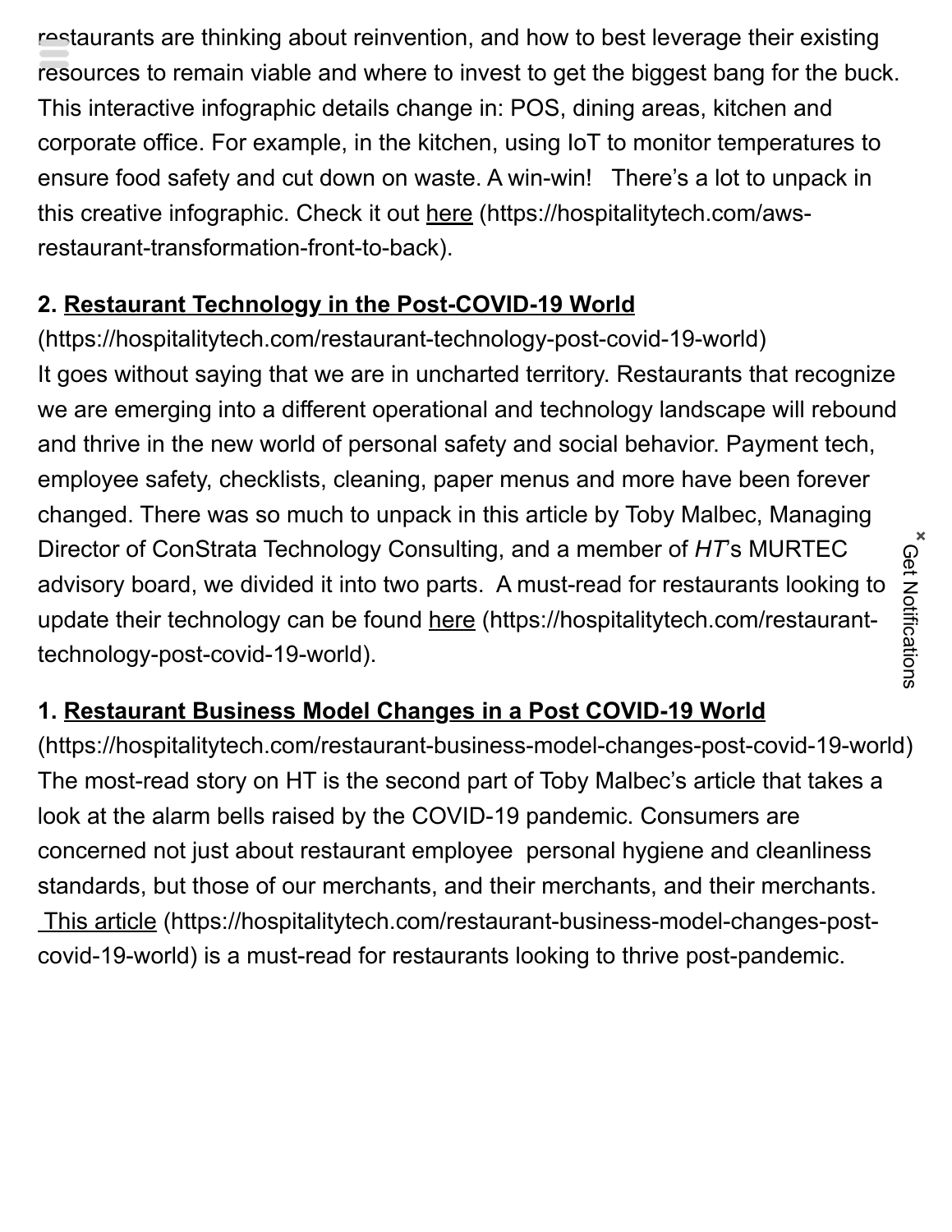**Get Notifications** Get Notifications

**×**



8. **McDonalds Details COVID-19 Impact** [\(https://hospitalitytech.com/mcdonalds](https://hospitalitytech.com/mcdonalds-details-covid-19-impact)details-covid-19-impact)

[If you're a reader of Restaurant Technology Network \(RTN's\) blog, What's Cooking](https://restauranttechnologynetwork.com/page/whats-cooking) (https://restauranttechnologynetwork.com/page/whats-cooking), you know stories about the global QSR and its tech initiatives are frequently on HT's most-read restaurant stories list. This year was no exception. In April McDonald's detailed its COVID-19 impact and response. More recently in November, the Golden Arches revealed it continues to see sustained demand for drive-thru [\(https://hospitalitytech.com/mcdonalds-sees-sustained-demand-drive-thru\)](https://hospitalitytech.com/mcdonalds-sees-sustained-demand-drive-thru) and will [test new drive-thru tech to make the CX even faster. Consumer demand for off-prem](https://hospitalitytech.com/contactless-drive-thru-done-right) has spurred QSR and fast casual brands to revisit their store development plans,

adding drive-thrus and contactless pickup options to their new designs.

(https://hospitalitytech.com/contactless-drive-thru-done-right)

### 7. **[Restaurant Technology Study 2020: Delivering on Expectations](https://hospitalitytech.com/research-reports)**

(https://hospitalitytech.com/research-reports)

Now in its 22nd year, *HT's Restaurant Technology Study* is the bellwether for the restaurant technology industry. This year, restaurants have been embracing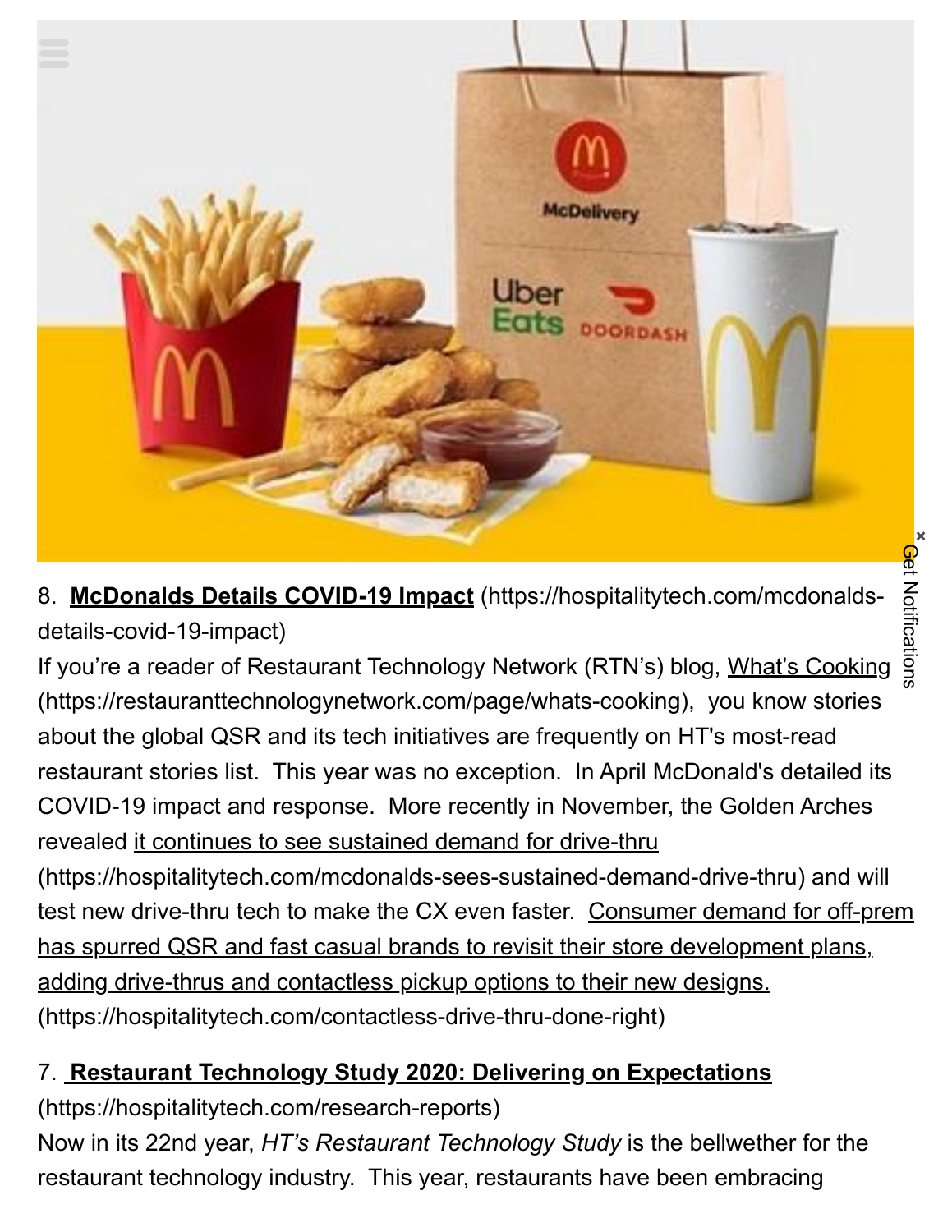technology at a rapid pace to maximize efficiencies and ramp up off-premises operations. HT's research, conducted in Q4 2019, revealed many IT investments in 2020 will seek to deliver on strategic goals by powering up and streamlining the path [to purchase and will put a hyper-focus on practical innovation and costs. This report](https://hospitalitytech.com/restaurant-technology-study-2020-delivering-expectations2) (https://hospitalitytech.com/restaurant-technology-study-2020-deliveringexpectations2), when paired with the recently published *2020 Customer Engagement Technology Study* (https://hospitalitytech.com/Customer-Engagement-[Study-2020\), \(conducted in Q3 2020 and published in December 2020\) illustrates a](https://hospitalitytech.com/Customer-Engagement-Study-2020) path forward for restaurants and their tech plans.

### 6. **The New Marketing Communications Playbook During COVID-19**

[\(https://hospitalitytech.com/new-marketing-communications-playbook-during-covid-](https://hospitalitytech.com/new-marketing-communications-playbook-during-covid-19)19)

Building and maintaining trust with your customers is essential these days. By adapting communication and marketing messages across channels, brands can optimize customer engagement and work to retain customers during these unprecedented times. But how? You're in luck. This article [\(https://hospitalitytech.com/new-marketing-communications-playbook-during-covid-](https://hospitalitytech.com/new-marketing-communications-playbook-during-covid-19)19)details a series of tactics brands can use to guide their current marketing and loyalty strategies.5. **7 Ideas for Social Media Content During COVID-19** [\(https://hospitalitytech.com/7-ideas-social-media-content-during-covid-19\)](https://hospitalitytech.com/7-ideas-social-media-content-during-covid-19) Good advice for hospitality businesses of all sizes, this article details seven doable tips to power up your social media in an appropriate way for the times, bringing your distinct hospitality brand into customers' homes, hearts and minds during the [COVID-19 pandemic. Read on! \(https://hospitalitytech.com/7-ideas-social-media](https://hospitalitytech.com/7-ideas-social-media-content-during-covid-19)content-during-covid-19)

**[RESTAURANTS \(/RESTAURANTS\)](https://hospitalitytech.com/restaurants) [CONTACTLESS \(/CONTACTLESS\)](https://hospitalitytech.com/contactless)**

**[COVID-19 / CORONAVIRUS \(/COVID-19-CORONAVIRUS\)](https://hospitalitytech.com/covid-19-coronavirus)**

**[QUICK SERVICE RESTAURANT \(QSR\) \(/QUICK-SERVICE-RESTAURANT-QSR\)](https://hospitalitytech.com/quick-service-restaurant-qsr)**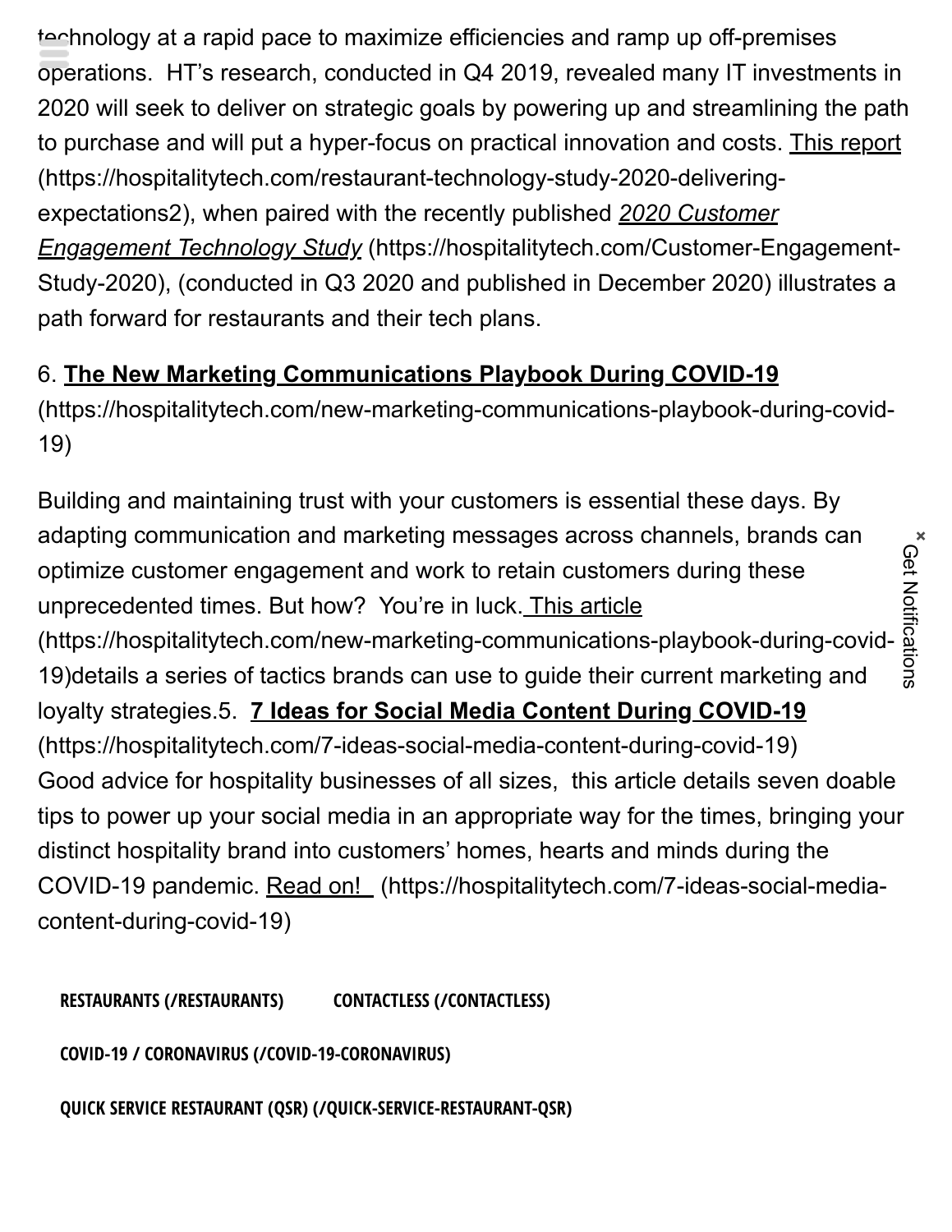#### **[CLOUD COMPUTING \(/CLOUD-COMPUTING\)](https://hospitalitytech.com/cloud-computing)**

ADVERTISEMENT

### **SHARE**

[\(https://www.facebook.com/sharer/sharer.php?](https://www.facebook.com/sharer/sharer.php?u=https://hospitalitytech.com/10-most-read-restaurant-tech-stories-2020) u=https://hospitalitytech.com/10-most-

read-restaurant-tech-stories-2020)

(https://twitter.com/intent/tweet? [url=https://hospitalitytech.com/10-most-](https://twitter.com/intent/tweet?url=https://hospitalitytech.com/10-most-read-restaurant-tech-stories-2020)

read-restaurant-tech-stories-2020)

(https://www.linkedin.com/shareArticle?

[mini=true&url=https://hospitalitytech.com/10-](https://www.linkedin.com/shareArticle?mini=true&url=https://hospitalitytech.com/10-most-read-restaurant-tech-stories-2020&title=10%20Most-Read%20Restaurant%20Tech%20Stories%20of%202020)

most-read-restaurant-tech-stories-

2020&title=10 Most-Read Restaurant

Tech Stories of 2020) **X** (mailto:?

v

in

subject=10 Most-Read Restaurant Tech

Stories of

[2020&body=I%20wanted%20to%20share%20this%20page%20with%20y](mailto:?subject=10%20Most-Read%20Restaurant%20Tech%20Stories%20of%202020&body=I%20wanted%20to%20share%20this%20page%20with%20you.%20%20https://hospitalitytech.com/10-most-read-restaurant-tech-stories-2020) most-read-restaurant-tech-stories-2020)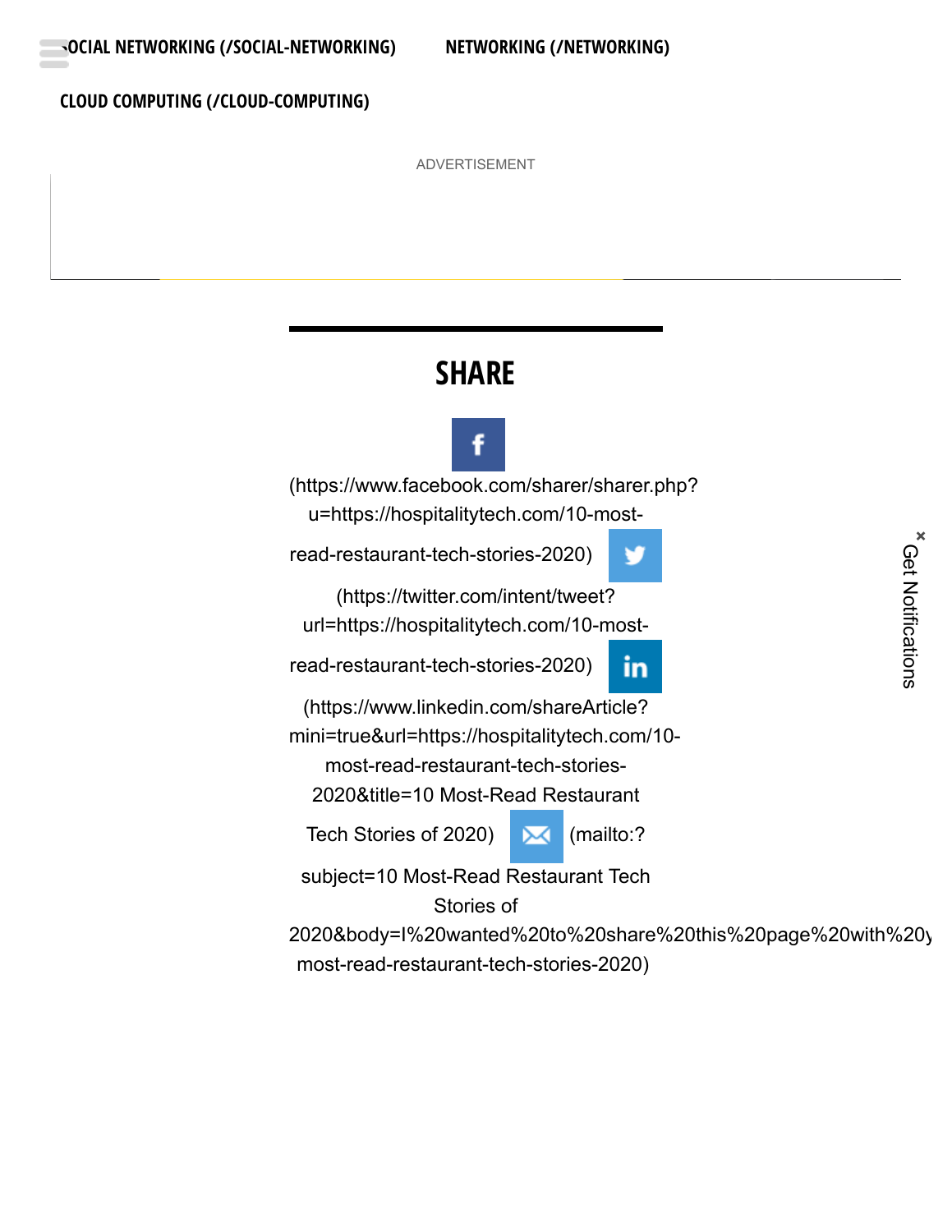ADVERTISEMENT

### **YOU MAY ALSO LIKE**



(/survey-says-80-consumershave-avoidedstaying-hotel[casino-or-resort](https://hospitalitytech.com/survey-says-80-consumers-have-avoided-staying-hotel-casino-or-resort-specifically-due-covid-19)specifically-duecovid-19)

[MOBILE DEVICES & APPS](https://hospitalitytech.com/mobile-devices-apps) (/MOBILE-DEVICES-APPS) Survey Says 80% of Consumers Have Avoided Staying in a Hotel, Casino or Resort Specifically Due to COVID-19 (/survey-says-80 consumers-have[avoided-staying-hotel](https://hospitalitytech.com/survey-says-80-consumers-have-avoided-staying-hotel-casino-or-resort-specifically-due-covid-19)casino-or-resortspecifically-due-covid-19)



(/hospitalitysnew-normalmust-include-hi[tech-self-service](https://hospitalitytech.com/hospitalitys-new-normal-must-include-hi-tech-self-service-tech)tech)

[HOTELS \(/HOTELS\)](https://hospitalitytech.com/hotels) Hospitality's New Normal Must Include [Hi-Tech, Self-Service](https://hospitalitytech.com/hospitalitys-new-normal-must-include-hi-tech-self-service-tech) Tech (/hospitalitysnew-normal-mustinclude-hi-tech-selfservice-tech)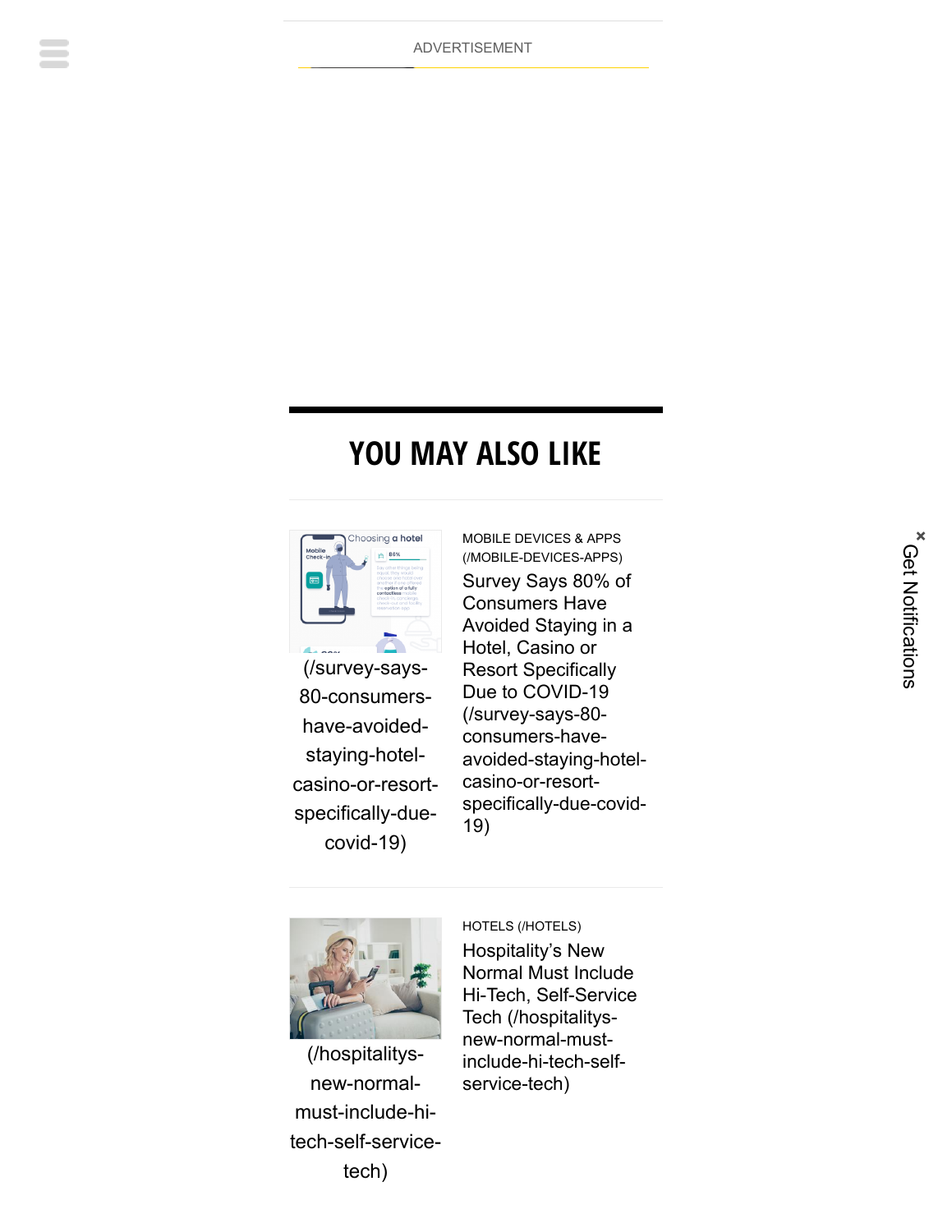### **RELATED TOPICS**

**[RESTAURANTS \(/RESTAURANTS\)](https://hospitalitytech.com/restaurants)**

**[CONTACTLESS \(/CONTACTLESS\)](https://hospitalitytech.com/contactless)**

**[COVID-19 / CORONAVIRUS \(/COVID-19-](https://hospitalitytech.com/covid-19-coronavirus) CORONAVIRUS)**

**[QUICK SERVICE RESTAURANT \(QSR\) \(/QUICK-](https://hospitalitytech.com/quick-service-restaurant-qsr)SERVICE-RESTAURANT-QSR)**

**[SOCIAL NETWORKING \(/SOCIAL-NETWORKING\)](https://hospitalitytech.com/social-networking)**

**[NETWORKING \(/NETWORKING\)](https://hospitalitytech.com/networking)**

**[CLOUD COMPUTING \(/CLOUD-COMPUTING\)](https://hospitalitytech.com/cloud-computing)**

## **GET THE NEWSLETTER**

**Subscribe [\(https://EIQ.dragonforms.com/HT\\_PREFNEW?](https://eiq.dragonforms.com/HT_PREFNEW?pk=WEBSITE) pk=WEBSITE)**

### **GET THE MAGAZINE**

**Subscribe [\(https://EIQ.dragonforms.com/HT\\_QUAL?](https://eiq.dragonforms.com/HT_QUAL?pk=WEBSITE) pk=WEBSITE)**